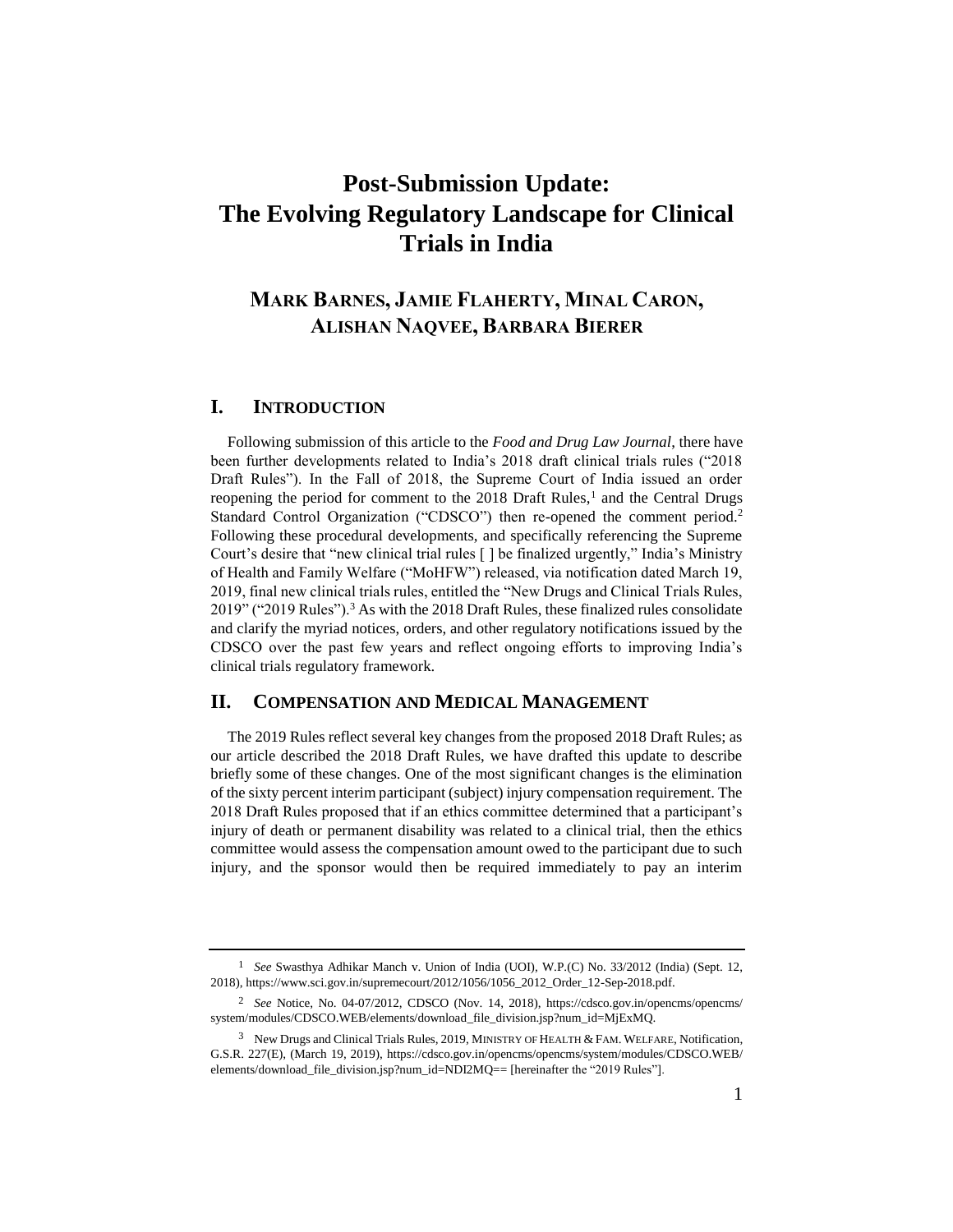compensation payment of sixty percent of that full amount.<sup>4</sup> This interim payment would have been irrevocable even if it were later found that the injury had been unrelated to the clinical trial. Critically, the 2019 Rules have eliminated completely this onerous—and in our view, unfair—irrevocable compensation payment requirement.

The 2019 Rules generally preserve changes proposed in the 2018 Draft Rules whereby compensation for injury would ultimately be determined by the Drug Controller General of India ("DCGI") based on recommendations from an expert committee, as opposed to an ethics committee. The 2018 Draft Rules proposed compensation for death or permanent disability to be determined by the DCGI based on recommendations from an expert committee; however, for serious adverse events ("SAEs") other than death and permanent disability, research ethics committees were tasked with determining causation and compensation, despite such committees generally lacking expertise for making such determinations.<sup>5</sup> Most importantly, the 2019 Rules contemplate expert committee and DCGI involvement in compensation determinations for both categories, rather than relying in any way on research ethics committees to make such a causation determination. SAEs of death are now to be reviewed by an expert committee, which makes its recommendations to the DCGI, with DCGI ultimately determining the relatedness and quantum of compensation.<sup>6</sup> Similarly, SAEs of permanent disability or other injury will be reviewed by the DCGI or an expert committee, with DCGI ultimately responsible for deciding the amount of injury compensation.<sup>7</sup> A sponsor or its representative that obtained permission to conduct the study has 30 days to compensate the injured participant. In sum, the rules now provide that these complex assessments of relatedness and compensation will be determined by the better-resourced DCGI, with assistance from expert committees a marked improvement from the former approach that layered these burdens onto research ethics committees.

In addition, the 2019 Rules have finalized the inclusion at the Seventh Schedule of the helpful compensation formulae that had been developed by the MoHFW (based on certain factors, such as age, seriousness, and severity of the disease; presence of comorbidity; and duration of disease of the participant at the time of the enrollment), which introduces clarity and defines the limit of financial liability on the part of the sponsor for certain injuries.<sup>8</sup>

The 2019 Rules—like the 2018 Draft Rules—preserve the broad list of circumstances described in the article that are deemed "related to" a clinical trial, which could continue to deter the siting of clinical trials in India given their greater reach as compared to conventional standards of causality.<sup>9</sup> However, the 2019 Rules helpfully reintroduce an element of relatedness with respect to the provision of medical management to study participants. The 2018 Draft Rules had proposed that the sponsor

- 5 *Id.* at Ch. VI, Rule 42.
- <sup>6</sup> 2019 Rules*,* Ch. VI, Rule 42(2)(v).
- 7 *Id.* at Rule 42(3)(iv).
- 8 *Id.* at Seventh Schedule.
- 9 *Id.* at Ch. VI, Rule 41.

<sup>4</sup> *See* Ch. VI, Rule 39, Draft New Drugs and Clinical Trials Rules, 2018 (2017), <http://www.cdsco.nic.in/writereaddata/Draft%20CT%20Rules%20sent%20for%20Publication.pdf> [hereinafter "2018 Draft Rules"].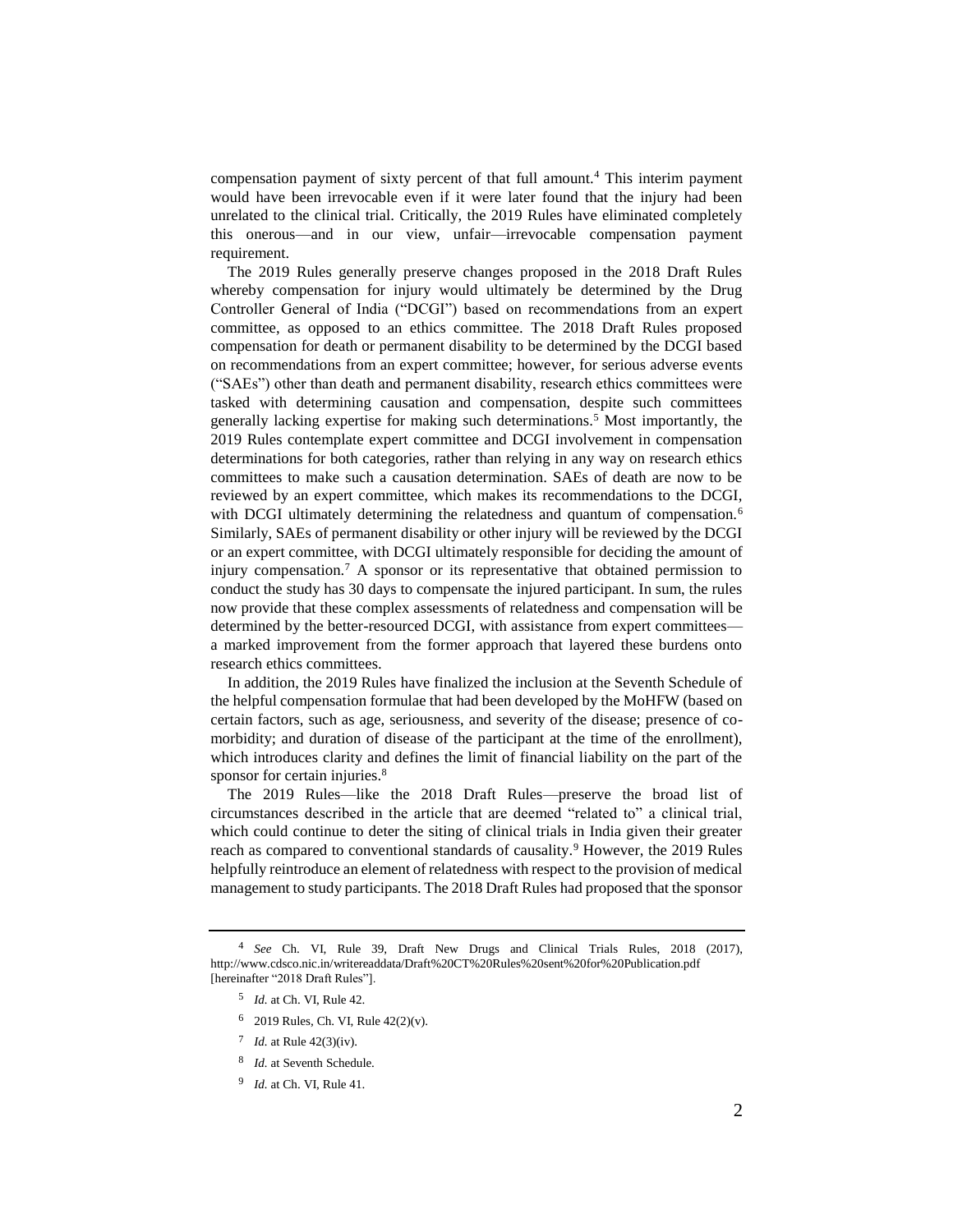would be required to provide free medical management for as long as required based on the opinion of the investigator and the ethics committee, regardless of whether the condition requiring medical management was related to the study. Importantly, the 2019 Rules provide that such medical management is required "per the opinion of [the] investigator *or till such time it is established that the injury is not related to the clinical trial* . . . as the case may be, whichever is earlier."<sup>10</sup> While this nevertheless introduces the ambiguity and difficulty that is attendant to proving a negative, it nevertheless reintroduces the concept of relatedness with respect to the obligation to provide free medical management. The 2019 Rules also have eliminated the problematic provision that we cite in our article: "where the trial subject is suffering from any other illness during participation in clinical trial . . . the sponsor shall provide necessary medical management and ancillary care."<sup>11</sup> As we described, this rule would have imposed unworkable demands on sponsors to provide care for any other illness that might afflict a study participant.

## **III. AUDIO-VISUAL RECORDING OF INFORMED CONSENT**

The 2019 Rules retain the requirement previously set forth in a CDSCO rule that the investigator must maintain an "audio-video recording of the informed consent process in case of vulnerable subjects in clinical trials of New Chemical Entity or New Molecular Entity including procedure of providing information to the subject and his understanding on such consent," but requiring audio recording only for cases "of clinical trial of anti-HIV and anti-leprosy drugs" and "vulnerable subjects."<sup>12</sup> As we noted in our article, while intended to protect research participants, this requirement nevertheless has raised significant cultural and logistical concerns.

# **IV. POST-TRIAL ACCESS**

The 2019 Rules finalize certain post-access requirements, requiring sponsors to provide post-trial access to a drug at no cost to the trial participant if (1) the investigator has recommended such post-trial access for an individual after completion of a trial; (2) the trial relates to an indication for which no alternative therapy is available and the drug has been found beneficial to the subject by the investigator; (3) the ethics committee has approved the continued access; (4) the subject or legal heir consents to post-trial use of the investigational drug; and (5) the investigator has certified and the trial subject declares in writing that for such post-trial use the "sponsor shall have no liability for post-trial use of investigational new drug or new drug."<sup>13</sup>

Although the rule appears to allow the investigator to declare to the participant that the sponsor shall have no liability for post-trial use of the drug, this requirement nevertheless may prove otherwise unworkable in certain circumstances. For example, after a Phase I or Phase II study, a sponsor may decide not to continue to a Phase III study for a multitude of reasons, and thus may not wish to provide such study drug,

<sup>10</sup> *Id.* at Rule 40(1)(emphasis added).

<sup>11</sup> 2018 Draft Rules, Ch. VI, Rule 41.

<sup>12</sup> 2019 Rules, Third Schedule, Rule 2(g).

<sup>13</sup> *Id.* at Ch. V, Rule 27.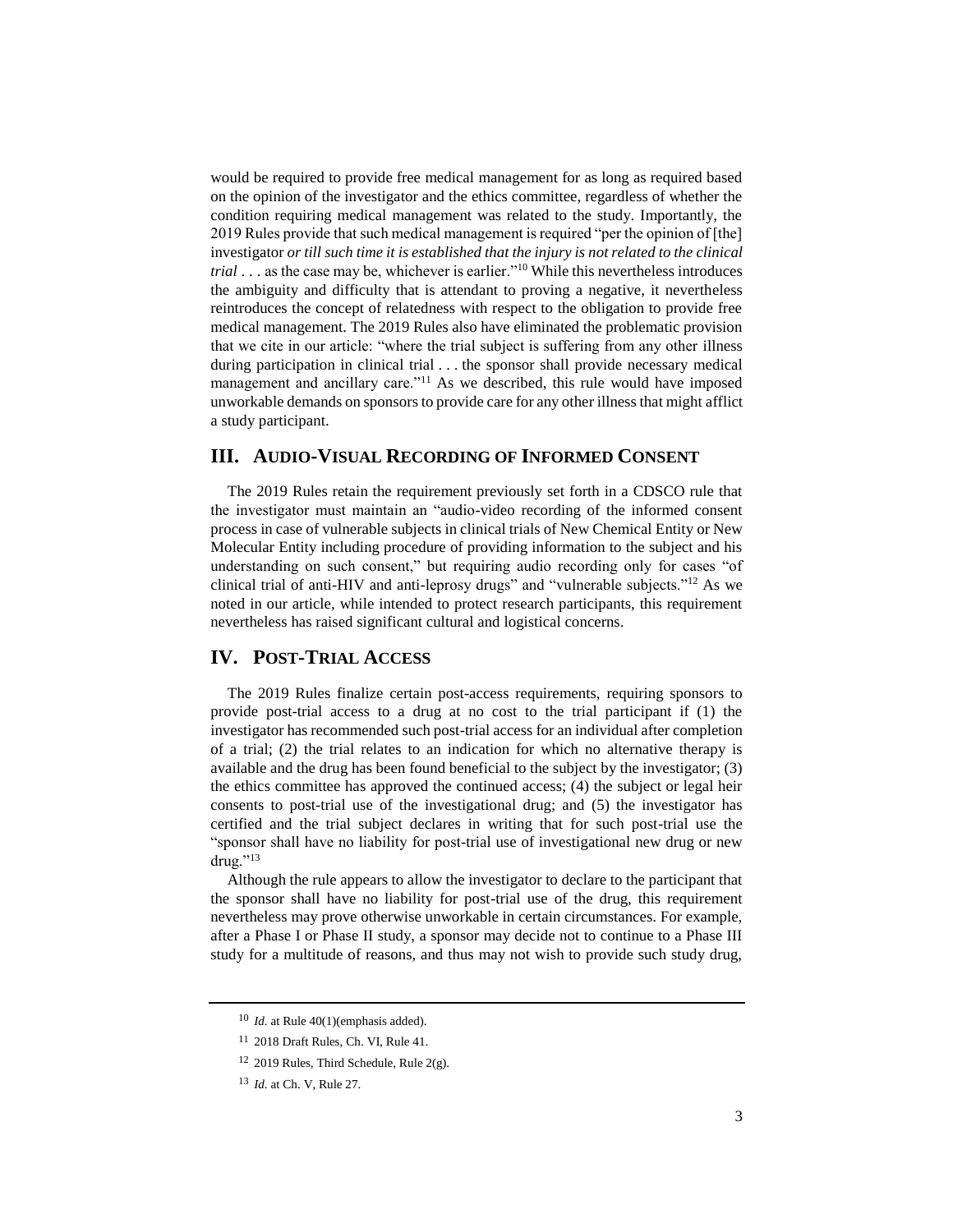and, moreover, may not have the institutional capacity to continue to provide an experimental drug if it is no longer produced. Nevertheless, this requirement exemplifies the regulatory changes India has implemented over the past five years: well-intentioned and thought-provoking, yet also broad and potentially problematic in terms of the incentives that international clinical trial sponsors may have to conduct studies in India.

## **V. NEW DEFINITIONS**

In an important step towards increased clarity, the 2019 Rules include a definition for "academic clinical trial," where results are intended to be used only for "academic or research purposes."<sup>14</sup> As we noted in the article, the Indian government has provided that permission is not needed to conduct an academic clinical trial in India (provided use of the drug is for research purposes, the study has undergone ethics committee review, and observations are not required to be submitted to DCGI or for promotional purposes).<sup>15</sup>

The 2019 Rules also provide a term for orphan drugs, now defined as drugs intended to treat conditions that affect not more than 500,000 persons in India, and contemplate fee waivers for applications to conduct clinical trials for such drugs in India.<sup>16</sup>

# **VI. EXPEDITED APPLICATION REVIEW & FLEXIBILITY IN APPLICATION REQUIREMENTS; PRE-AND POST-SUBMISSION MEETINGS**

The 2019 Rules set forth timing parameters for review of clinical trial applications. Specifically, the Indian government has ninety days to review and make a decision on an application to conduct a clinical trial.<sup>17</sup> The rules expedite the application process for new clinical trials as part of development in India by limiting the processing time to thirty days for an application to conduct a clinical trial of a new drug that was either discovered in India or will be manufactured and marketed in India.<sup>18</sup> If applicants do not receive notice of rejection or communication of deficiency within thirty days, then permission to conduct the trial will be deemed to have been granted.<sup>19</sup> The Rules thus promote efficiency, with such "deemed approval" likely encouraging local drug development.

Sponsors will no longer need to conduct a clinical trial testing for safety and efficacy in the Indian population; the 2019 Rules provide that for a new imported drug, a new local clinical trial is not required if (1) the new drug is already approved and marketed

<sup>14</sup> *Id.* at Ch. I, Rule 2 (defining 'academic clinical trial' as "a clinical trial of a drug already approved for a certain claim and initiated by any investigator, academic or research institution for a new indication or new route of administration or new dose or new dosage form, where the results of such a trial are intended to be used only for academic or research purposes and not for seeking approval of the Central Licencing Authority or regulatory authority of any country for marketing or commercial purpose").

<sup>15</sup> *Id.* at Ch. V, Rule 28.

<sup>16</sup> *Id.* at Ch. I, Rule 2(x); Sixth Schedule.

<sup>17</sup> *Id.* at Ch. V, Rule 22.

<sup>18</sup> *Id.* at Ch. V, Rule 23.

<sup>19</sup> *Id.*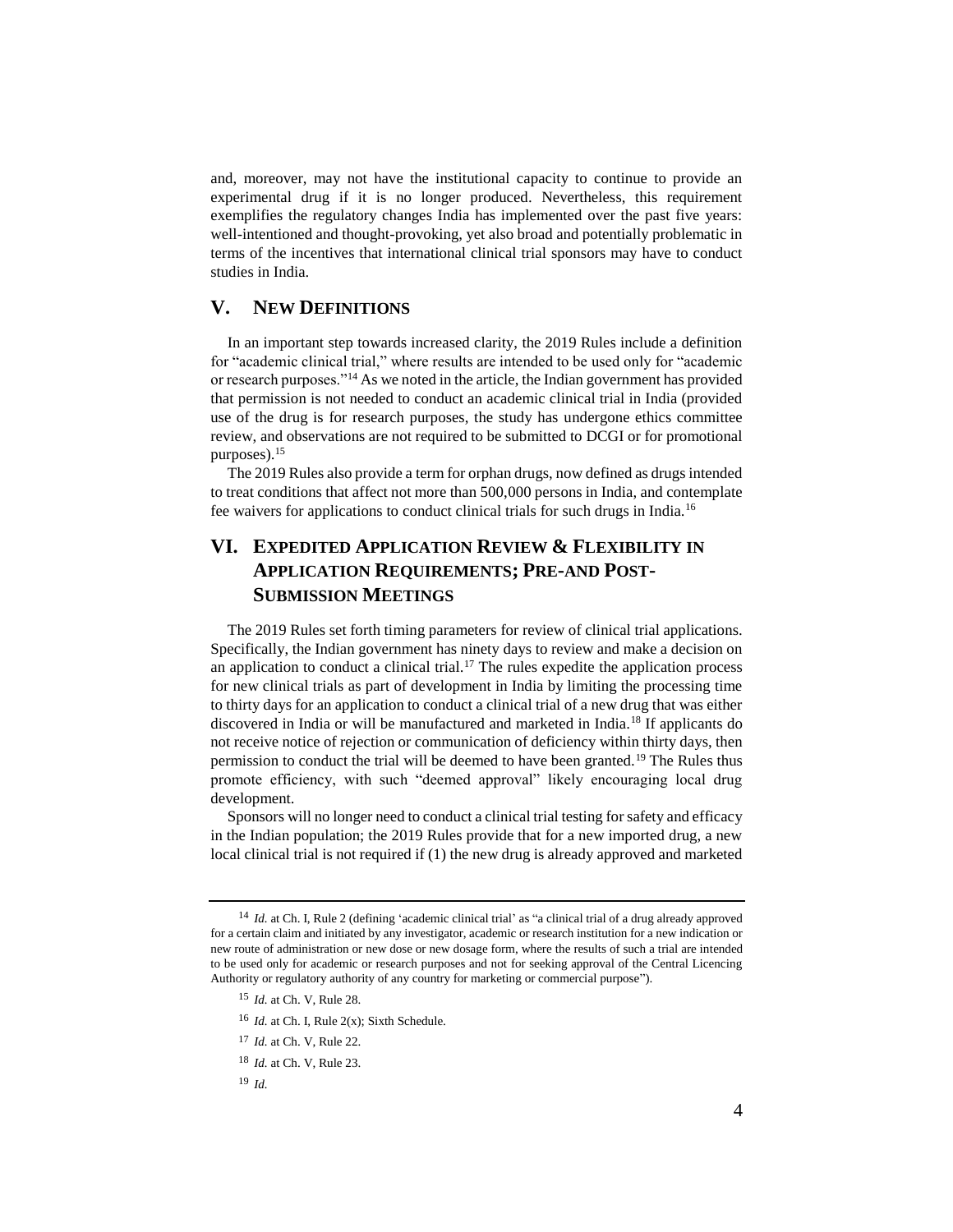outside of India in certain countries and if no unexpected SAEs have been reported; (2) the DCGI has already granted permission to conduct a global clinical trial for the new drug, which is ongoing in India and has been approved in the meantime in certain other countries; (3) there is no evidence of relevant differences in the Indian population that would affect the safety and efficacy of the new drug; and (4) the applicant commits to conduct a Phase IV trial in India (though this may be waived in unmet medical, lifethreatening, or serious medical condition situations). $^{20}$ 

In order to preserve flexibility and in anticipation of different possible scenarios, the 2019 Rules contemplate situations for a new drug where relaxation, abbreviations, omission, or deferment of data may be considered.<sup>21</sup> For example, depending on the nature of the new drugs to be imported or clinical trial to be undertaken, requirements in terms of clinical data may differ, including depending on the specific phase of the trial to be conducted.<sup>22</sup> For drugs intended to be used in life-threatening or serious disease conditions or rare diseases, and for drugs intended "to be used in the diseases of special relevance to Indian scenario or unmet medical need in India, disaster or special defense use," the following mechanisms may be used to expedite the development and approval process:<sup>23</sup>

a. An accelerated approval process where there is a prima facie case of the product having meaningful therapeutic benefit over existing treatment, whereby approval may be based on data generated in a clinical trial using a surrogate endpoint, and may include post-approval data submission requirements;  $or<sup>24</sup>$ 

b.A "quick or expeditious review process," where the sponsor or its designee may apply to the licensing authority if evidence for safety and efficacy have been established, even if the drug has not completed all clinical trial phases if certain conditions are met, or in time of war or disaster where a fulsome clinical trial may not be possible.<sup>25</sup>

Once approved, the 2019 Rules set forth several conditions on the permission to conduct a clinical trial.<sup>26</sup> One such requirement is the electronic submission via India's SUGAM online portal every six months of a status report as to whether the clinical trial is ongoing, completed or terminated. $27$ 

In addition, the Second Schedule of the 2019 Rules addresses requirements associated with proposed new claims for an already approved drug, providing that any data or information required to get permission to import or manufacture a drug will depend on the regulatory status of the drug for the new claim in another country, though new data may be necessary to substantiate the new claims.<sup>28</sup>

- <sup>22</sup> *Id.* at Rule 1(2)(i).
- <sup>23</sup> *Id.* at Rule 1(2)(ii).
- <sup>24</sup> *Id.* at Rule 1(2)(A).
- <sup>25</sup> *Id.* at Rule 1(2)(B).
- <sup>26</sup> *Id.* at Ch. 5, Rule 25.
- <sup>27</sup> *Id.* at Rule 25(viii).
- <sup>28</sup> *Id.* at Second Schedule, Rule 1(3).

<sup>20</sup> *Id.* at Ch. X, Rule 75.

<sup>21</sup> *Id.* at Second Schedule, Rule 1(2).